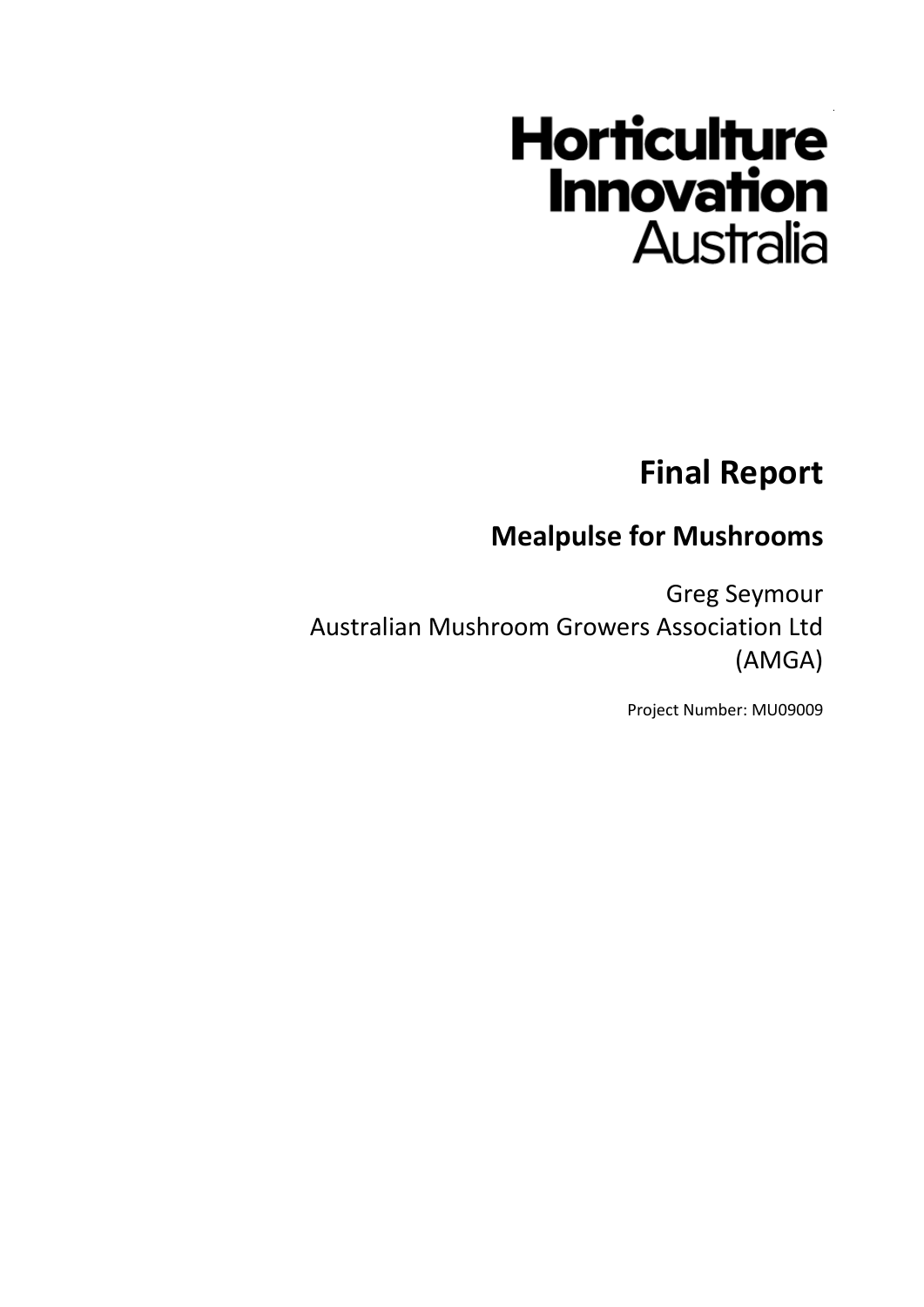#### **MU09009**

This project has been funded by Horticulture Innovation Australia Limited using the mushroom industry levy and funds from the Australian Government.

Horticulture Innovation Australia Limited (Hort Innovation) makes no representations and expressly disclaims all warranties (to the extent permitted by law) about the accuracy, completeness, or currency of information in *Mealpulse for Mushrooms*.

Reliance on any information provided by Hort Innovation is entirely at your own risk. Hort Innovation is not responsible for, and will not be liable for, any loss, damage, claim, expense, cost (including legal costs) or other liability arising in any way (including from Hort Innovation or any other person's negligence or otherwise) from your use or non-use of *Mealpulse for Mushrooms*, or from reliance on information contained in the material or that Hort Innovation provides to you by any other means.

ISBN 0 7341 3674 9

Published and distributed by: Horticulture Innovation Australia Limited Level 8, 1 Chifley Square Sydney NSW 2000 Tel: (02) 8295 2300 Fax: (02) 8295 2399

© Copyright 2015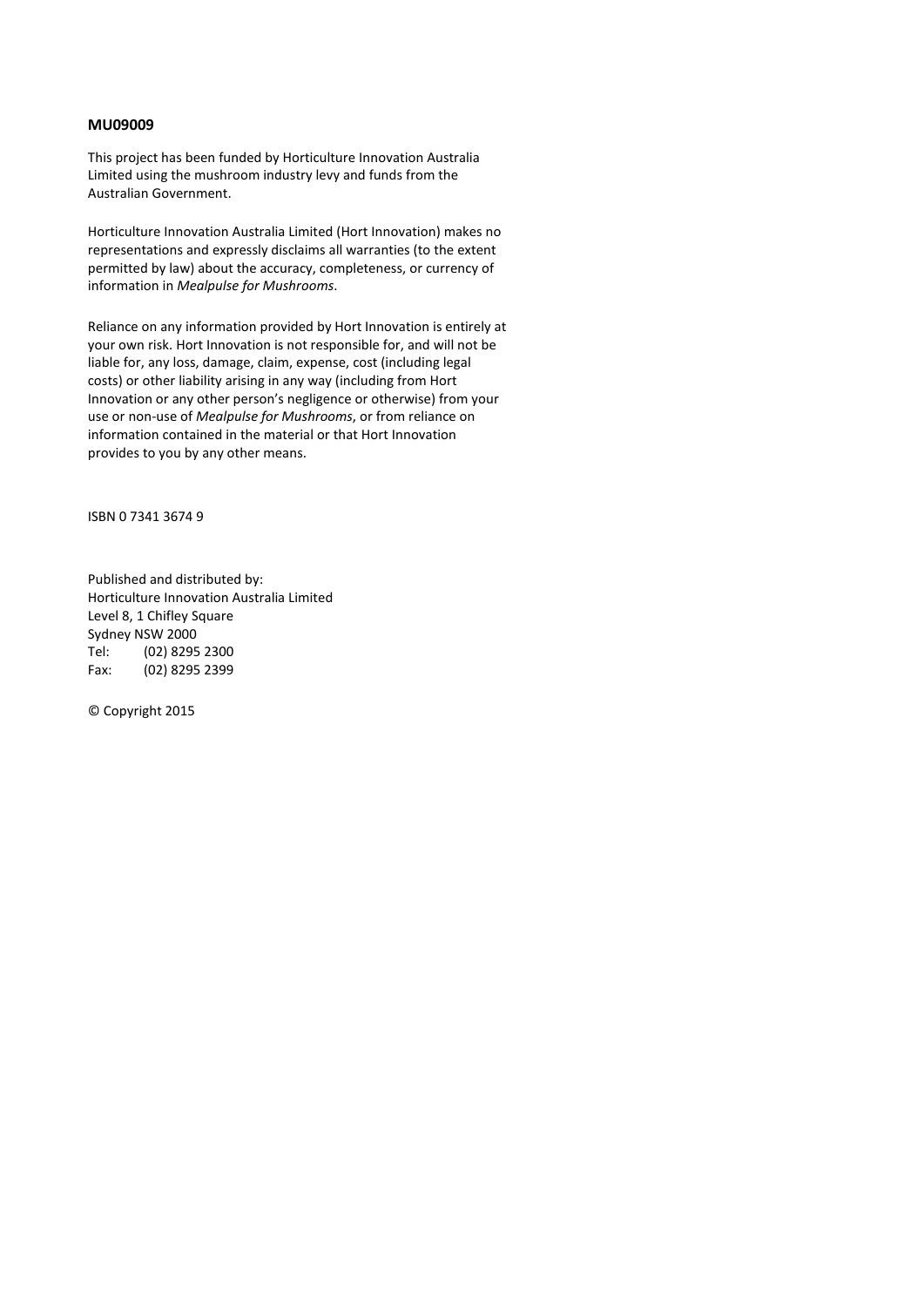### **Table of Contents**

| <b>Mushroom Consumption Analysis</b> | $\mathfrak{S}$ |  |  |
|--------------------------------------|----------------|--|--|
| Media Summary                        | 5              |  |  |
| <b>Technical Summary</b>             | 6              |  |  |
| Introduction                         | 7              |  |  |
| Materials and Methods                | 8              |  |  |
| Results                              | 10             |  |  |
| Discussion                           | 11             |  |  |
| <b>Driving Factors</b>               | 11             |  |  |
| Market Growth, Size and Share        | 12             |  |  |
| <b>Other Enhancements</b>            | 13             |  |  |
| <b>Technology Transfer</b>           | 13             |  |  |
| <b>Industry Recommendations</b>      | 13             |  |  |
| Acknowledgements                     | 13             |  |  |
| Bibliography                         |                |  |  |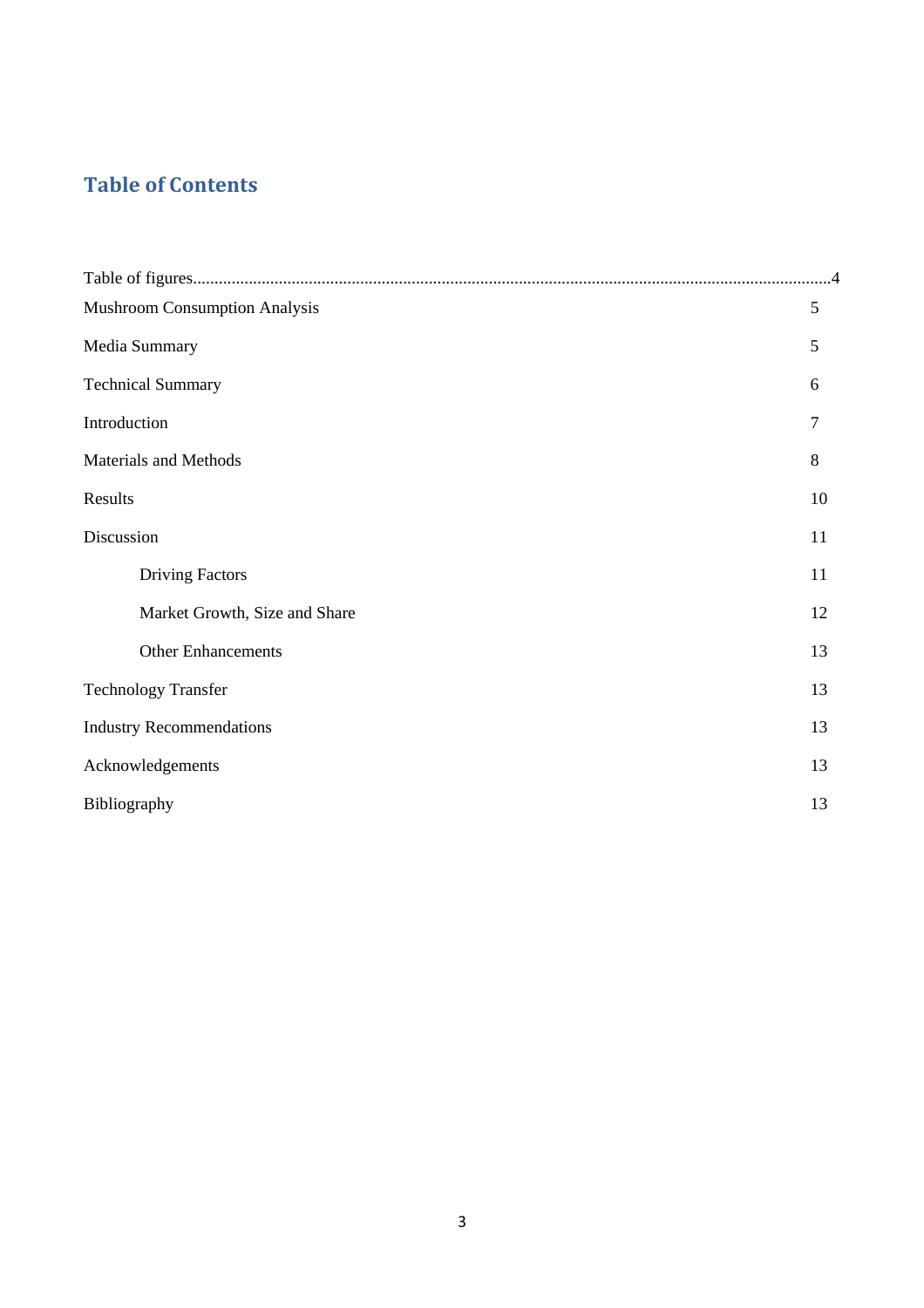## **Table of Figures:**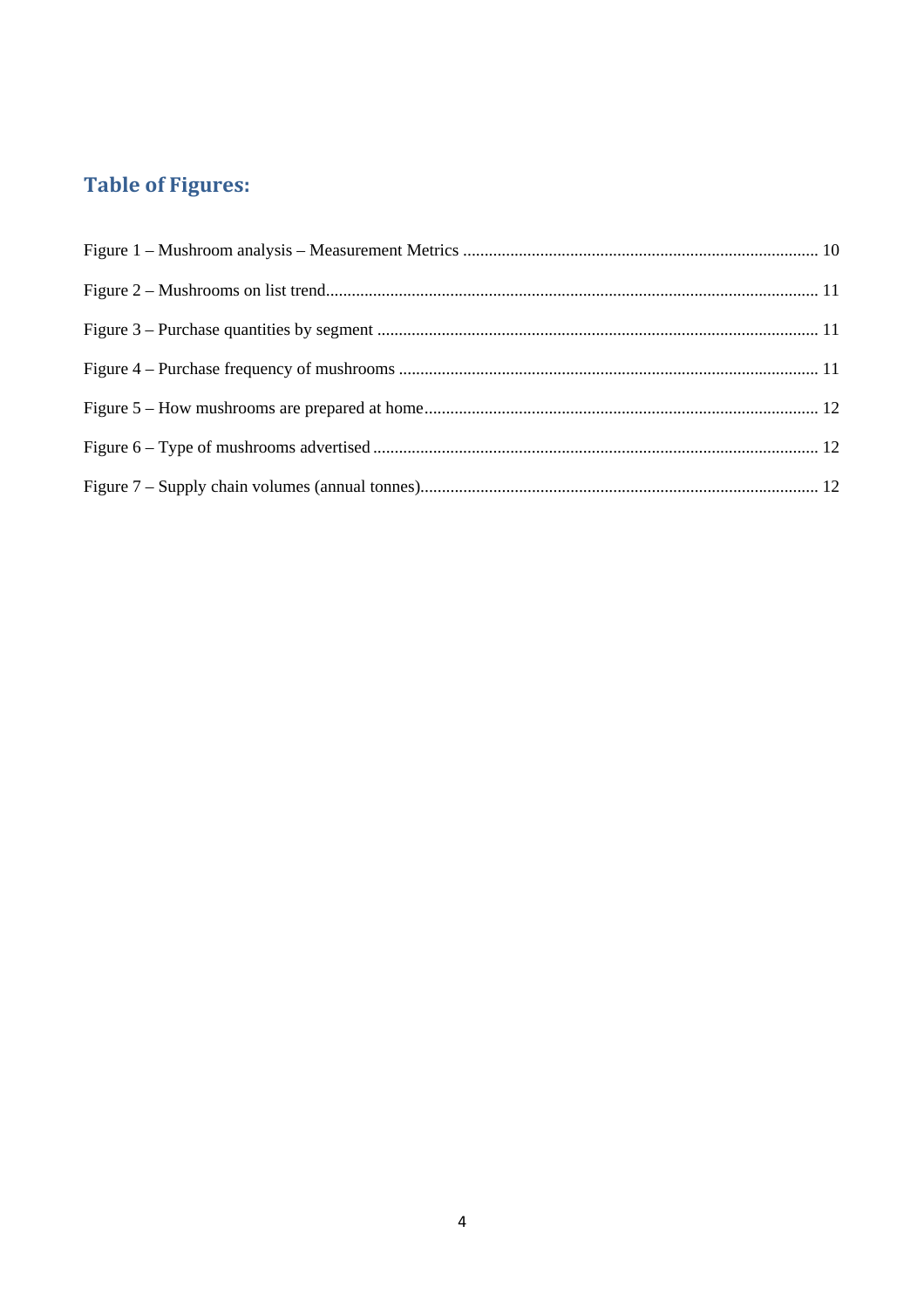#### **Mushroom Consumption Analysis**

#### **Media Summary**

This is the Final Report for project MU 09009 *Mushroom Consumption Analysis*, which was undertaken by Freshlogic using the Mealpulse™ consumer panel. The project operated over four quarters Q2 2010 – Q1 2011, ending 31 March 2011.

The purpose of the project was to assess aspects of mushroom purchasing patterns, consumption and household penetration to establish measurement benchmarks and potentially extend some qualitative research to guide further investments in marketing.

This involved the incorporation of a series of mushroom specific questions into the Mealpulse™ food shopper panel operated by Freshlogic for a 12 month period. The questions collated answers from respondents on the use of shopping lists, frequency and quantity of mushroom purchasing and methods of preparation. Through the Docketdata capacity of Mealpulse™, which collates details of purchase receipts, details of product types and quantities were able to be confirmed.

This buying and consumption specific data was then linked into a model of the mushroom supply chain. This in turn allowed the level of household penetration, the number of shopping trips and the quantity per trip to be confirmed by reconciling with the mushroom volumes supplied.

This provided a complete mushroom market profile and enabled a set of measurement metrics to be defined to track the commercial impact of investments in mushroom consumption which can be used by industry and other interested parties.

Key annual outputs include: \*\*

- 67.4% of households purchased mushrooms at least once every 4 weeks.
- The average purchase quantity per trip (as per docket data) was 267 grams.
- 61% of shoppers always or often used a shopping list.
- 43.5% of mushroom buying households prepared mushroom meals weekly.
- 88% of mushroom buying households used mushrooms in cooked dishes.
- Over the year there was an average of 76 retail promotions per quarter involving mushrooms Promotions were heaviest in winter.
- 91.5% of households purchased fresh vegetables at least once every 4 weeks.
- Individual households made between 22.1 and 26.6 mushroom shopping trips over the course of the year.
- Households purchased around 38,646 tonnes of 'retail' mushroom per year.
- Households made an average of 65 fresh vegetable shopping trips per year.
- The fresh mushroom retail category value MAT is estimated at \$412 million.

*\*\* Annual average, over the four quarters to March 2011. Results differ from quarter‐to‐quarter.*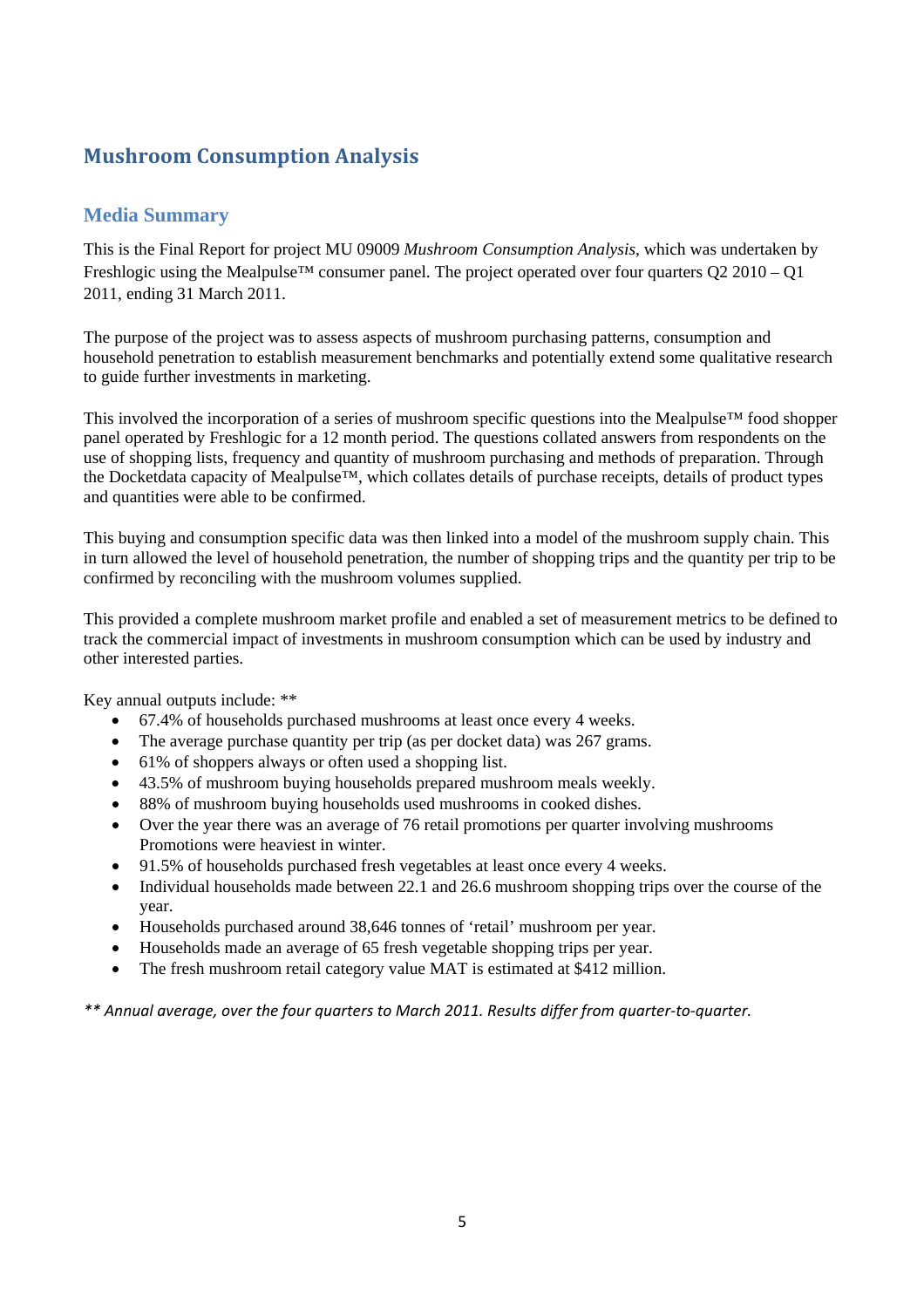#### **Technical Summary**

This is the Final Report for project MU 09009 *Mushroom Consumption Analysis*, which was undertaken by Freshlogic using the Mealpulse™ consumer panel.

The project operated over four quarters from Q2 2010 – Q1 2011, ending 31 March 2011.

This project assessed the aspects of mushroom purchasing patterns, consumption and household penetration in order to establish measurement benchmarks and potentially extend some qualitative research to guide further investments in marketing.

Key components of the project include:

- Collaborating processes to collect mushroom consumption data
- Modelling and forecasting of market values and trends
- Identifying consumption drivers and their impacts
- Providing insights on relevant market trends

It offered greater insights on the market drivers and trends of the mushroom industry by:

- Incorporating a series of mushroom specific questions into the Mealpulse<sup>™</sup> food shopper panel operated by Freshlogic over a 12-month period
- Collating answers from respondents on the use of shopping lists, frequency and quantity of mushroom purchasing and methods of preparation
- Confirming the detail of product types and quantities through the Docketdata capacity of Mealpulse<sup>™</sup>
- Linking this purchasing and consumption specific data to a model of the mushroom supply chain. This in turn allowed the level of household penetration, the number of shopping trips, and the quantity per trip to be confirmed by reconciling with the mushroom volumes supplied.

The project provided a complete mushroom market profile and enabled a set of measurement metrics to be defined to track the commercial impact of investments in mushroom consumption. It also provided a basis to track and assess market growth and a basis for enterprise assessment by comparison to the credible total market over the period of four quarters.

The project drew conclusions and extended them into implications for those operating in the mushroom market settings. Some of the major findings are:

- Volume supplied to the market can be aligned with market tracking.
- There are seasonal variations in mushroom consumption.
- There is strong value in the accuracy of data extracted from retail dockets.
- The evolved set of measurement metrics provides full supply chain tracking coverage.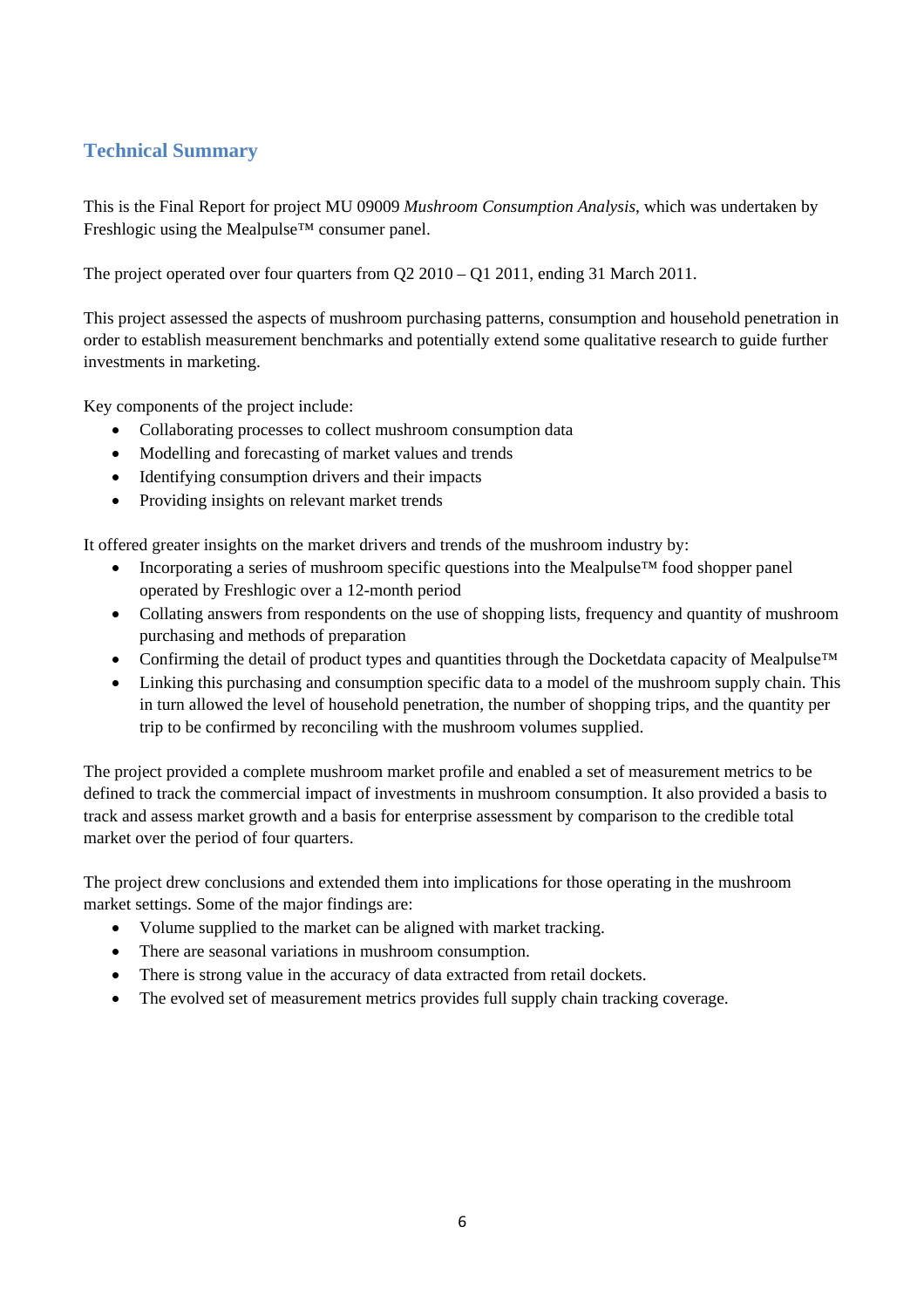#### **Introduction**

The purpose of this Final report is to review and conclude project MU 09009 *Mushroom Consumption Analysis*, which has operated over the past four quarters Q2 2010 – Q1 2011, ending 30 June 2010. During this period, under the year-long project, four reports on Mushroom Consumption were delivered. These reports covered the following periods.

- *Mushroom Consumption Analysis Q2 2010, ending 30 June 2010*
- *Mushroom Consumption Analysis Q3 2010, ending 30 September 2010*
- *Mushroom Consumption Analysis Q4 2010, ending December 2010*
- *Mushroom Consumption Analysis Q1 2011, ending 31March 2011*

Project MU 09009 *Mushroom Consumption Analysis* was undertaken to assess and profile household consumption patterns for fresh mushrooms, together with establishing specific consumption metrics in order to track and quantify the impact of planned marketing investments.

The research data was collected through the Mealpulse consumer panel, a platform of consumer research and analysis that uses questionnaire responses and retail dockets from over 15,000 respondents annually to capture the food attitudes and buying behaviour of Australian households. Data was also drawn from Freshlogic's Adwatch, a service that profiles and tracks retailer food promotional advertising in Australia.

Thus, the data which was available for analysis included:

- Responses to a set of mushroom specific questions
- Respondents retail dockets
- Retail promotional activity by retailer, state, and product type (for e.g. loose or pre-pack mushrooms)

During the life of MU 09009, the outputs were further developed in both refining the existing content as well as incorporating new content. This was undertaken to improve the relevance of the report and provide greater insight on the important drivers influencing household mushroom purchasing and consumption patterns and future prospects of the mushroom industry. It provided a complete mushroom market profile and defined a set of measurement metrics that track the commercial impact of investments in mushroom consumption.

This Final Report for project MU 09009 has been compiled to provide a basis for others to see the rationale for what was included in the outputs and potentially guide stakeholders in assessing their options in garden market. This document will also serve as a resource guide for AMGA, HAL, or their consumer research partners who may wish to evolve the Mushroom Consumption Analysis project's findings and practices into new types of information outputs.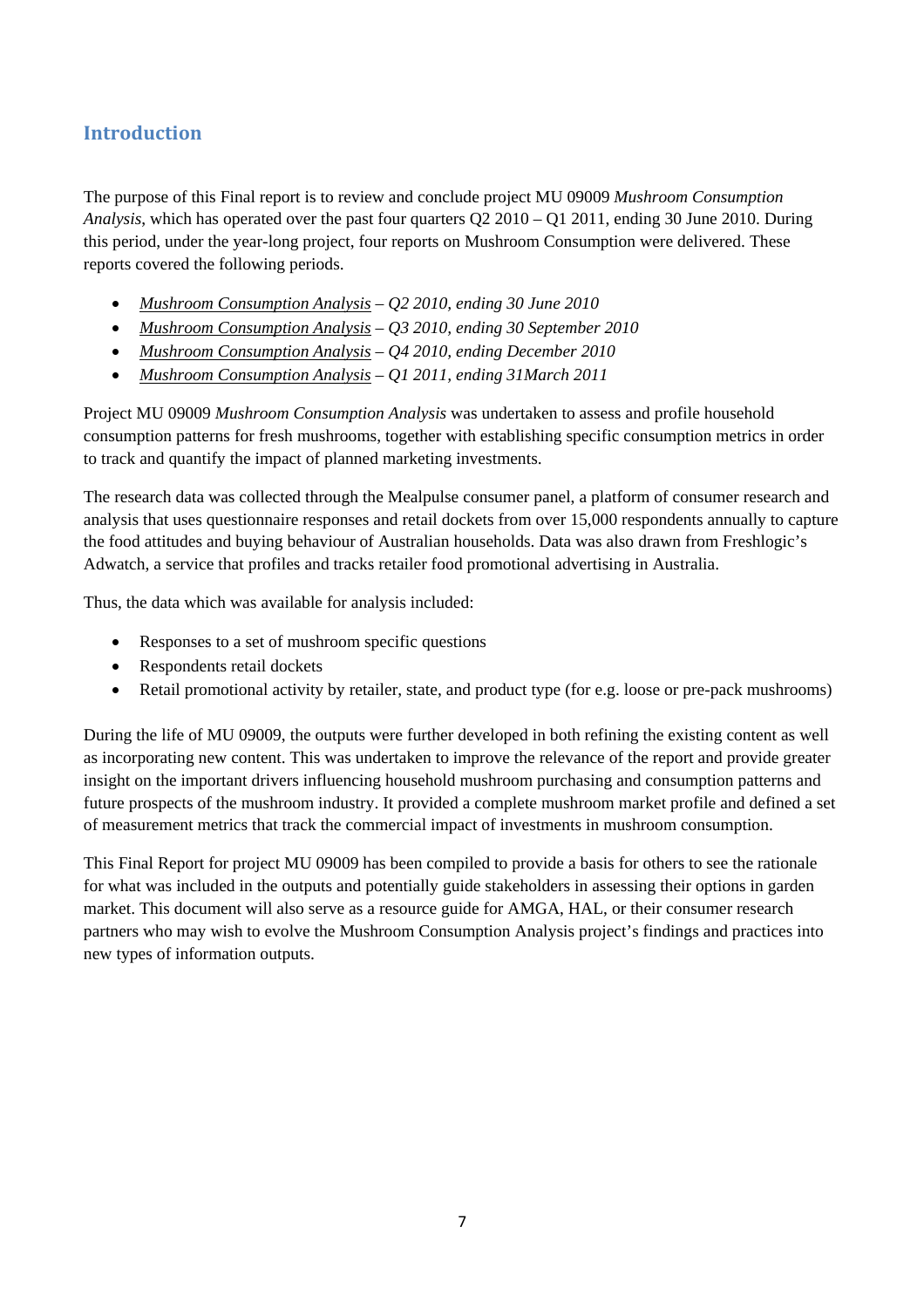#### **Materials and Methods**

Freshlogic's methodology is centred on collating and combining an extensive range of data sources to provide an accurate, insightful, and "complete" summary picture. A key design in Freshlogic's analysis is a requirement to reconcile volumes and values through the supply chain, from production output to the household. This approach, also undertaken in the methodology used in this project, has ensured that the mushroom profile is based on accurate and current market conditions and, therefore, commercially valid.

During the course of this project, MU 09009 *Mushroom Consumption Analysis*, research data was drawn from a range of tools and analysis platforms which provided access to regular data sources, enabling an effective tracking of trends affecting supply chain as well as providing deep insight into consumer and retailer behaviour that affects mushroom purchasing and consumption:

**Mealpulse**<sup> $TM$ </sup> – A platform of consumer research and analysis that collects questionnaire responses and retail dockets from 15,000 respondents annually to capture the food attitudes and buying behaviour of Australian households. This data also includes the demographic, attitudinal, health and usage profiles and is nationally weighted and grouped into household segments.

During the course of the 12-month period of the project, greater insights on the market drivers and trends of the mushroom industry were also derived by incorporating a series of mushroom-specific questions into the Mealpulse™ food shopper panel operated by Freshlogic, including:

- When you shop for food, how often do you use a shopping list?
- How often do you put fresh mushrooms on your shopping list?
- How often do you prepare or eat meals at home that include fresh mushrooms?
- When did you last buy fresh mushrooms?
- Where did you buy the fresh mushrooms that time?
- Was it mainly for putting them in salad, cooked dishes, or Asian/middle eastern dishes?
- What quantity of fresh mushroom did you buy? and
- How many times did you go to each of these supermarkets (Woolworths; Coles or Bi-Lo; IGA, including Ritchies and Foodland; FoodWorks; Aldi; or any other supermarket)?
- **Docketdata**  Mealpulse™ respondents also forwarded their supermarket dockets for their retail food purchases, which were captured and processed to track the product detail of retail food purchases and in particular, to define the quantity purchased on each shopping trip.

Over the course of this project, this data was processed and analysed in conjunction with Mealpulse<sup>™</sup> data and variables (including gender, household segments, and state) to identify, map, and track a number of food purchasing and consumption variables. Freshlogic also confirmed the detail of product types and quantities through the Docketdata capacity of Mealpulse™



• **Adwatch** – A service that profiles and tracks fresh food retail advertising which tracks promotional data outlining all retailer weekly fresh food advertising in the five main states (4000+) per week, which also includes fresh food category and sub-category price per kilo share of advert and brand exposure in Australia.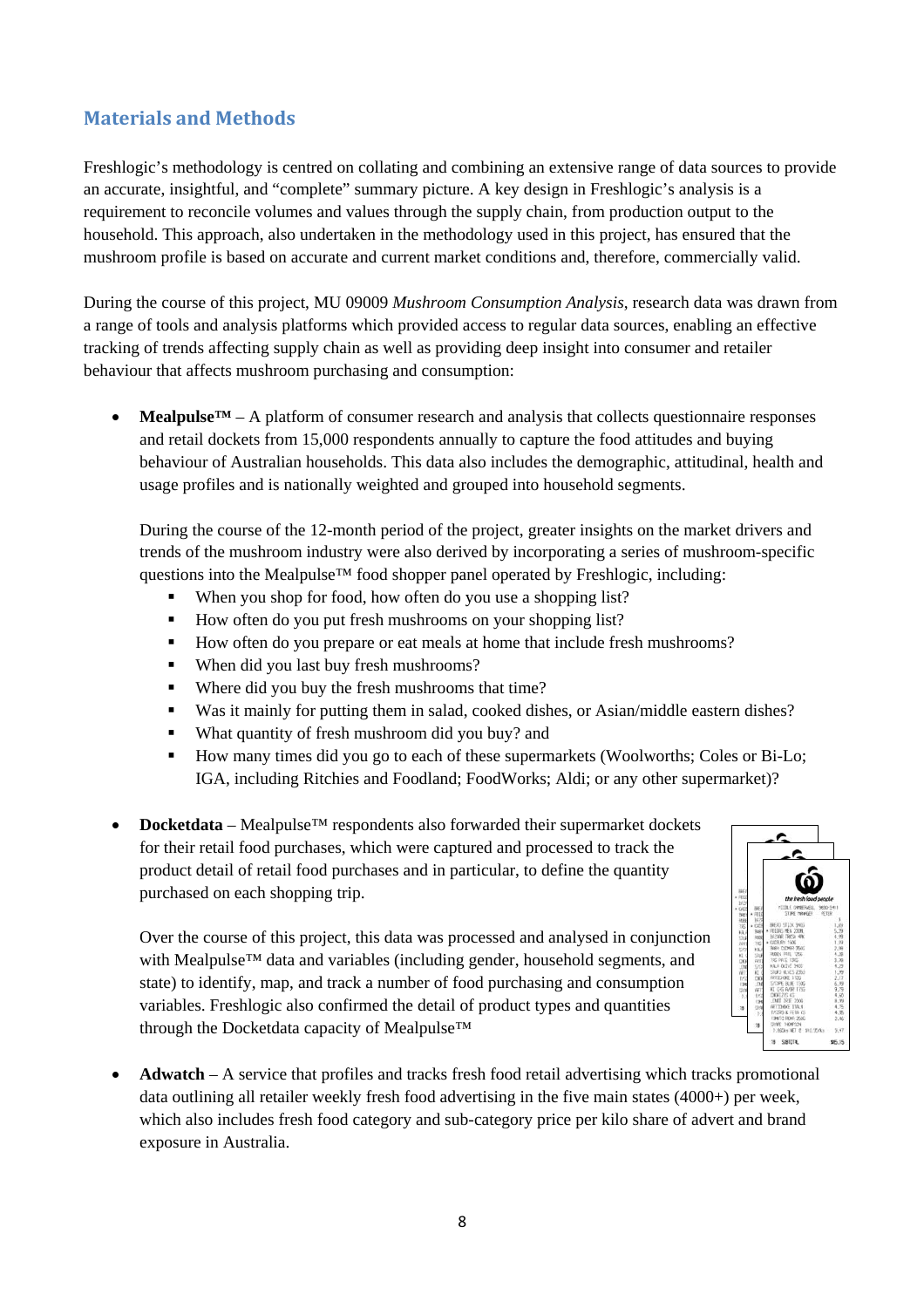This research data pertaining to the purchasing and consumption for mushrooms was further linked to a model of the mushroom supply chain, reconciling the level of household penetration, the number of shopping trips, and the quantity per trip with the mushroom volumes supplied. This provided a complete mushroom market setting and enabled a set of measurement metrics to be defined to track the commercial impact of investments in mushroom consumption. It also provided a basis to track and assess market growth and a basis for enterprise assessment by comparison to the credible total market over the period of four quarters.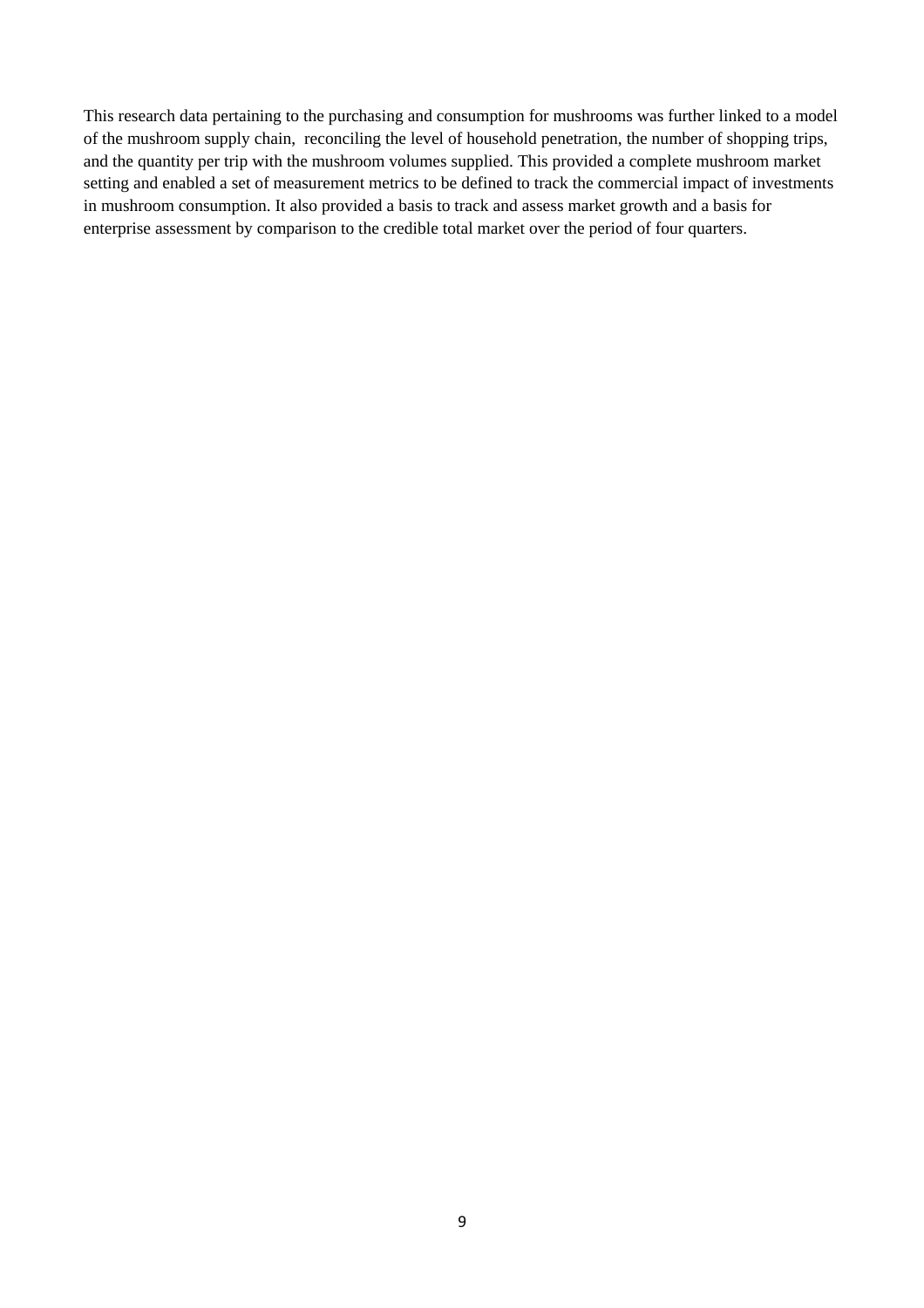#### **Results**

A number of key trends were evident during the period of this project, which spanned four quarters Q2 2010 – Q1 2011. They include:

- 1. The incidence of mushrooms being featured on shopping lists has grown over the past year, with 83% of list-using respondents always, often, or occasionally having mushroom on their list.
- 2. The strongest correlation between shopper attitudes and use of lists can be found among shoppers who like to try foods from other countries. Singles and couples with low incomes, Empty nesters, Budgeting families, and Established families are more likely to use a list.
- 3. The changes in price per kg of mushrooms over the past four quarters will have been influenced by the frequency, product selection, and price of the retail promotional activity, together with the seasonal demand.
- 4. There has been an increase in purchases greater than 3 weeks ago and a decline in those less than 6 days ago, over the past year.
- 5. Over the four quarters, the fresh mushroom retail share trends for Woolworths and Coles increased. There was a similar trend for ALDI, but to a lesser extent
- 6. There was a steady increase in the proportion of households preparing mushrooms once a month or less over the four quarters.
- 7. Over the four quarters, the use of mushrooms in cooked dishes declined slightly, while the use of mushrooms in salads increased, in part a reflection of seasonal conditions, which lead to more salad consumption in warmer weather.

| <b>Metrics</b>                                                                | $Q2 - 10$<br><b>National</b> | $Q3 - 10$<br><b>National</b> | $Q4-10$<br><b>National</b> | $Q1-11$<br><b>National</b> | $Q4-10$<br>Vic/Tas | Q1-11<br>Vic/Tas | <b>Annual</b> |
|-------------------------------------------------------------------------------|------------------------------|------------------------------|----------------------------|----------------------------|--------------------|------------------|---------------|
| Primary                                                                       |                              |                              |                            |                            |                    |                  |               |
| Household penetration of mushrooms<br>(purchased at least once every 4 weeks) | 70%                          | 68.5%                        | 67%                        | 64%                        | 69%                | 70%              | 67.4%         |
| Mushroom purchase quantity per trip as per<br>docket data (grams)             | 286g                         | 274g                         | 258g                       | 251g                       | 260g               | 296g             | 267g          |
| Secondary                                                                     |                              |                              |                            |                            |                    |                  |               |
| Shoppers always or often use a shopping list                                  | 60%                          | 62%                          | 59%                        | 63%                        | 61%                | 63%              | 61%           |
| Prepare mushroom meals weekly by<br>mushroom buying households                | 44%                          | 45%                          | 44%                        | 41%                        | 39%                | 40%              | 43.5%         |
| Use of mushrooms in cooked dishes                                             | 91%                          | 88%                          | 86%                        | 87%                        | 88%                | 87%              | 88%           |
| Retailer mushroom promotions during this<br>period                            | 102                          | 65                           | 74                         | 64                         | 19                 | 6                | 76            |
| Fresh vegetable penetration (purchased at<br>least once every 4 weeks)        | 93%                          | 94%                          | 90%                        | 89%                        | 91%                | 90%              | 91.5%         |
| <b>Benchmarks</b>                                                             |                              |                              |                            |                            |                    |                  |               |
| Mushroom shopping trips per household per<br>annum YTD                        |                              |                              |                            |                            |                    |                  | 22.1-26.6     |
| Retail mushroom volume purchased by<br>households per annum                   |                              |                              |                            |                            |                    |                  | 38,646t       |
| Fresh vegetable shopping trips per annum                                      |                              |                              |                            |                            |                    |                  | 65            |
| Fresh mushroom retail category value MAT                                      |                              |                              |                            |                            |                    |                  | \$421M        |

**Figure 1 ‐ Mushroom Analysis ‐ Measurement Metrics**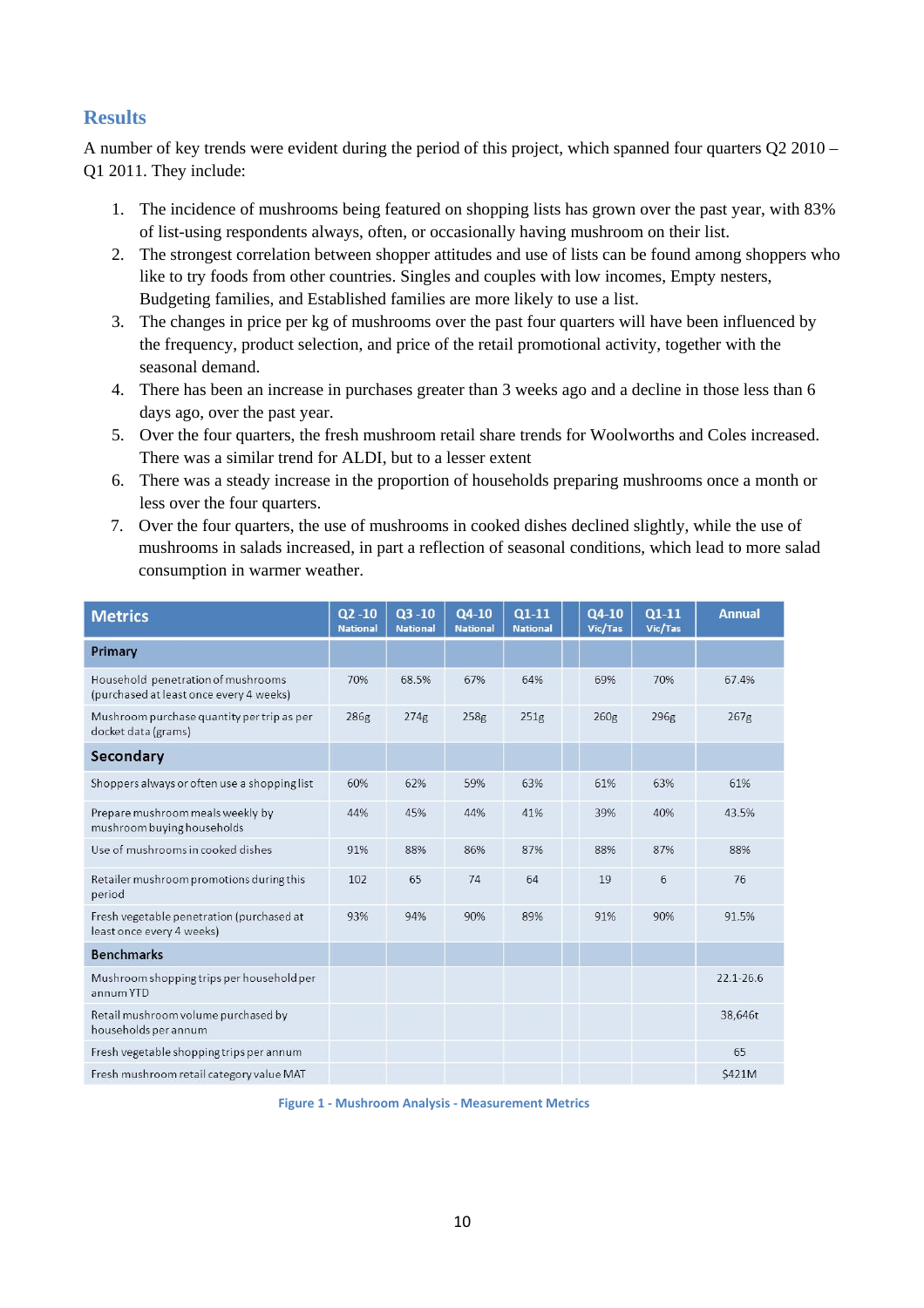#### **Discussion**

#### **Driving Factors**

A series of factors that are deemed to have a direct impact on purchasing and consumption of mushrooms were identified, analysed, and reported in each of the four-quarterly reports.

The research data obtained from an analysis of these variables was then further linked with the mushroom supply chain model in order to provide a complete picture of the mushroom market setting. The purpose of profiling these variables is to allow stakeholders in the mushroom market to assess their own commercial performance in the context of these changing variables.

**Shopping lists –** This examined the use of shopping lists by respondents. With time pressure influencing shopping patterns in today's lifestyle demands, insights from Mealpulse showed that the trend of planning before the shopping trip has gained dominance, with over 60% shoppers "always" or "often" using a shopping list.

This involved the collection of data on use of shopping lists by state and gender; household segments and attitude; and retailer. Further analysis of data offered a platform to understand 'how' and 'why' this trend may impact purchasing and consumption of mushrooms. It was also clear that products included on shopping lists were purchased more regularly. Figure 2 depicts the trend of mushrooms on list.

**Quantity of mushrooms last purchased -** This involved an assessment of the quantity of mushrooms purchased on each shopping trip by households. This included the respondent docket data analyses, which are weighted by household segment. This is then compared with the quantity of mushrooms last purchased reported by households, which in turn gives an accurate picture of the mushroom quantity actually purchased over each of the four quarters.

An assessment of the **quantity purchased by household segment** also revealed the different quantities which are more popular with particular household groups. As profiled in Figure 3, smaller quantity range is more popular among Singles & couples with high income and Established families, while the medium sized quantity is purchased more by Empty Nesters and Budgeting families.

**Last bought mushrooms** – This profiled the purchase frequency of mushrooms by the households, which was tracked over the four quarters. Figure 4 portrays the frequency of mushroom purchase by households over the four quarters.





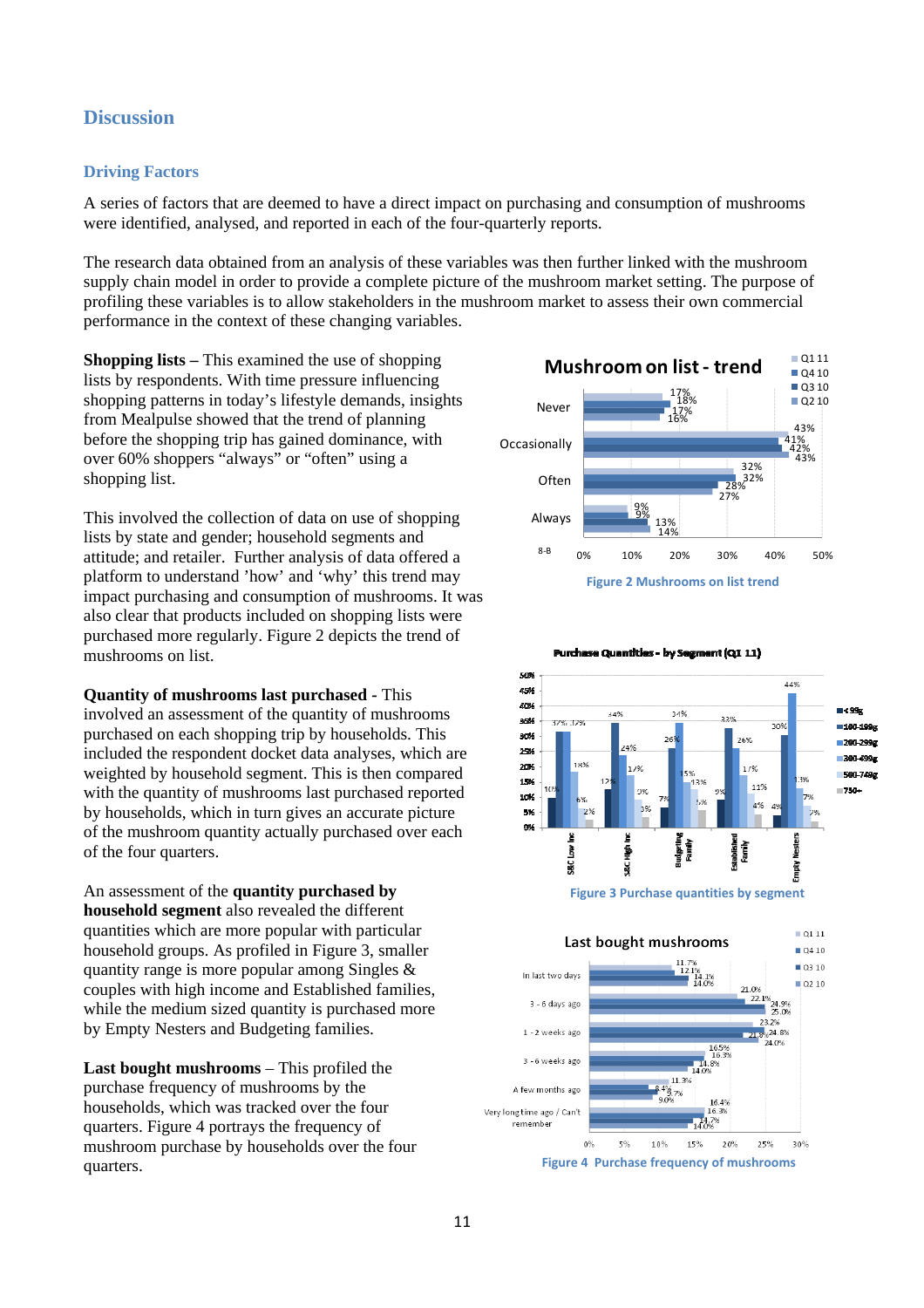**Where purchased -** This involved tracking where the households purchased fresh mushrooms, including retailers Woolworths, Coles, IGA, Aldi, other supermarket or fruit shop/market.

**Mushroom usage frequency –** This profiled an estimate of the use of mushroom usage frequency in meals prepared at home – four times a week or two to three times a week to once a week, fortnight, and a month or less.

**Meals prepared -** This involved the collection of data on how mushrooms are used – in Asian/middle eastern dishes, cooked dishes, or as salad components, as profiled in Figure 5.

**Mushroom advertising activity –** This involved monitoring of retail promotional activity by major retailers for loose and pre-pack mushrooms across the states over the past four quarters. Figure 6 profiles the type of product advertised since April 2009.

#### **Market Growth, Size and Share**

Model outputs are generated by the market models developed in the project. They enable the profiling of the total market, which is then further broken down to examine the volumes by production & wholesaling, processing,

retail, foodservice, supermarkets, greengrocer, fast food, café/restaurant, events & institutions channels. This provides an in-depth view of the entire mushroom market setting. This map, profiled in Figure7, reflects assumptions on market share and allowances for supply chain waste. It is assumed that the waste will be incurred from packing into cartons at point of production through to the point of sale.

This type of profiling provides a basis to track and assess market growth and a basis for enterprise assessment by comparison to the credible total market over the period of four quarters.



**Figure 7 Supply chain volumes (annual tonnes)**





**Figure 6 Type of mushroom advertised**